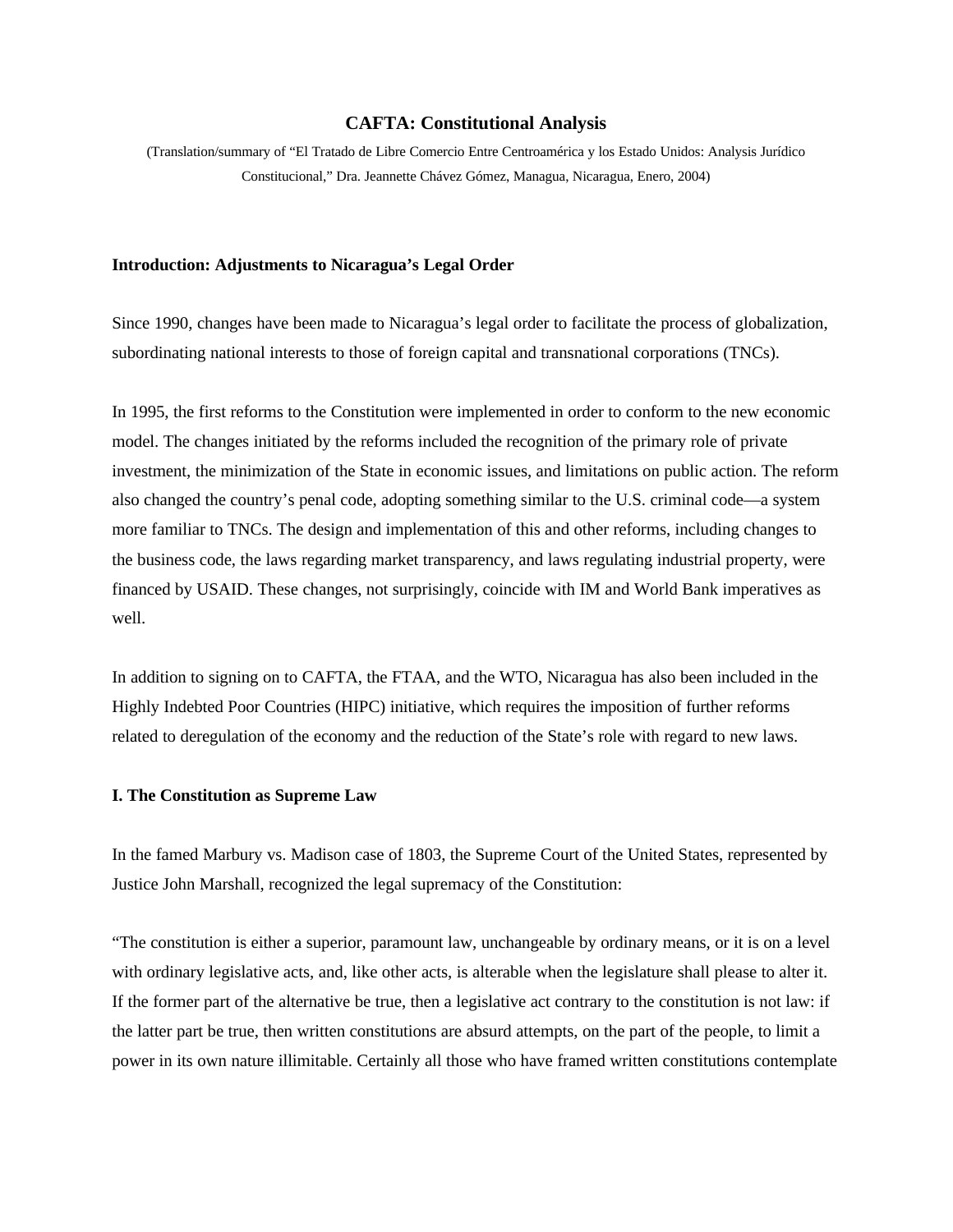them as forming the fundamental and paramount law of the nation, and consequently, the theory of every such government must be, that an act of the legislature, repugnant to the constitution, is void."

Europe and the rest of the Western nations have also assumed this position. The Constitution of Nicaragua also recognizes the supremacy of its laws above all other laws, stating in article 182, "The Political Constitution is the fundamental charter of the Republic, all other laws are subordinate to it. Laws, treaties, orders or provisions that oppose or alter its positions are void." Clearly, then, international agreements can only be valid within the country if they are subject to and comply with the rules and regulations of the Nicaraguan Constitution.

### **II. On the Legal Nature of International Treaties**

International agreements, like national laws, must be discussed and ratified by Nicaragua's National Assembly in order to be valid. The obligatory nature of any such agreement is based on the recognition that it is in line with the Constitution and does not violate any of its precepts.

The Nicaraguan Constitution also recognizes the right of any citizen to address the unconstitutionality of any law, decree or ruling before the Supreme Court of Justice (article 187). This must necessarily include any international treaty, which are, under the Constitution, to be treated equally with any national law.

# **III. CAFTA and Nicaragua's Constitutional Precepts**

Nicaragua's Constitution clearly establishes citizens' social and economic rights. Economic freedom is expressed in three basic rights

- right to employment
- right to free enterprise
- property rights

Citizens have the right to undertake economic activities and to enter the market, the right to private enterprise. This includes the right to participate in business free from social, economic, political, religious, or gender discrimination, as indicated in article 27 (All people are equal before the law and have the right to equal protection. Discrimination is not permitted on the basis of birth, nationality, political beliefs, race, sex, language, religion, opinion, origin, economic position or social condition.). With regard to property, the Constitution guarantees the right to private property, limited only by social interests and public utilities governed by the law (article 44).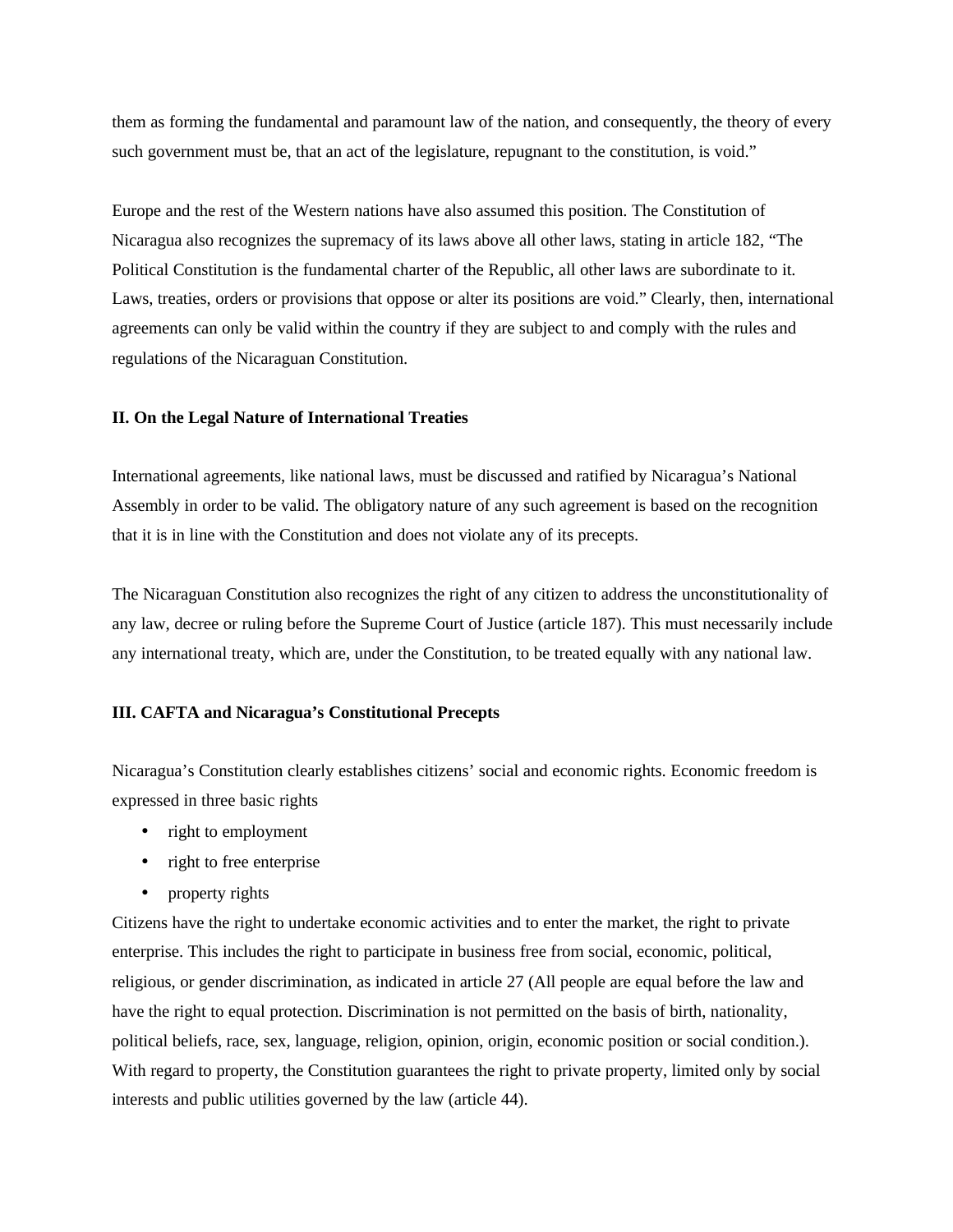Article 99 of the Constitution clearly lays out the rules of the market economy and the role of the State in developing that economy. It states that the State is responsible for promoting the country's development and will guarantee the individual, social, sectoral and regional interests and necessities of the nation. The State is also responsible for protecting and promoting private, state, cooperative, associative, and community enterprise. The Constitution also recognizes that economic activities correspond primarily to the individual. The Central Bank is recognized as the state entity responsible for regulating the monetary system, and other state financial institutions responsible for promoting growth and investment, emphasizing small and medium producers. Finally, article 99 indicates that "external business activities and private and state insurance will be regulated by the law."

The Constitution explicitly recognizes the role of the State in ensuring the right to education and health (articles 59, 119, 121); ensuring the just distribution of natural resources and the implementation of public services (articles 102 and 105); recognizing the struggle for peace and the establishment of a just international order and thereby opposing all forms of domination and colonial/imperial exploitation (articles 3 and 4); and promoting and guaranteeing social and political advances for the common good and the protection of all citizens against all forms of exploitation, discrimination, and exclusion (articles 3 and 4).

CAFTA is in conflict with numerous Constitutional precepts and cannot be approved by the National Assembly until the unconstitutional elements are addressed and resolved. What follows are descriptions and explanations of the largest violations

# *1. National Treatment of Foreign Companies and Investors:*

In Chapter 10, CAFTA affords TNCs considerable preferential treatment in Nicaragua's domestic market stating, "Each Party shall accord to investors of another Party treatment no less favorable than that it accords, in like circumstances, to its own investors with respect to the establishment, acquisition, expansion, management, conduct, operation, and sale or other disposition of investments in its territory."

This condition gives TNCs the same advantages in Nicaragua as a national business, even when the TNC is in a vastly superior technological and economic position; a competitive situation involving a TNC is almost guaranteed to bankrupt the smaller national business that cannot compete in the market under the same conditions.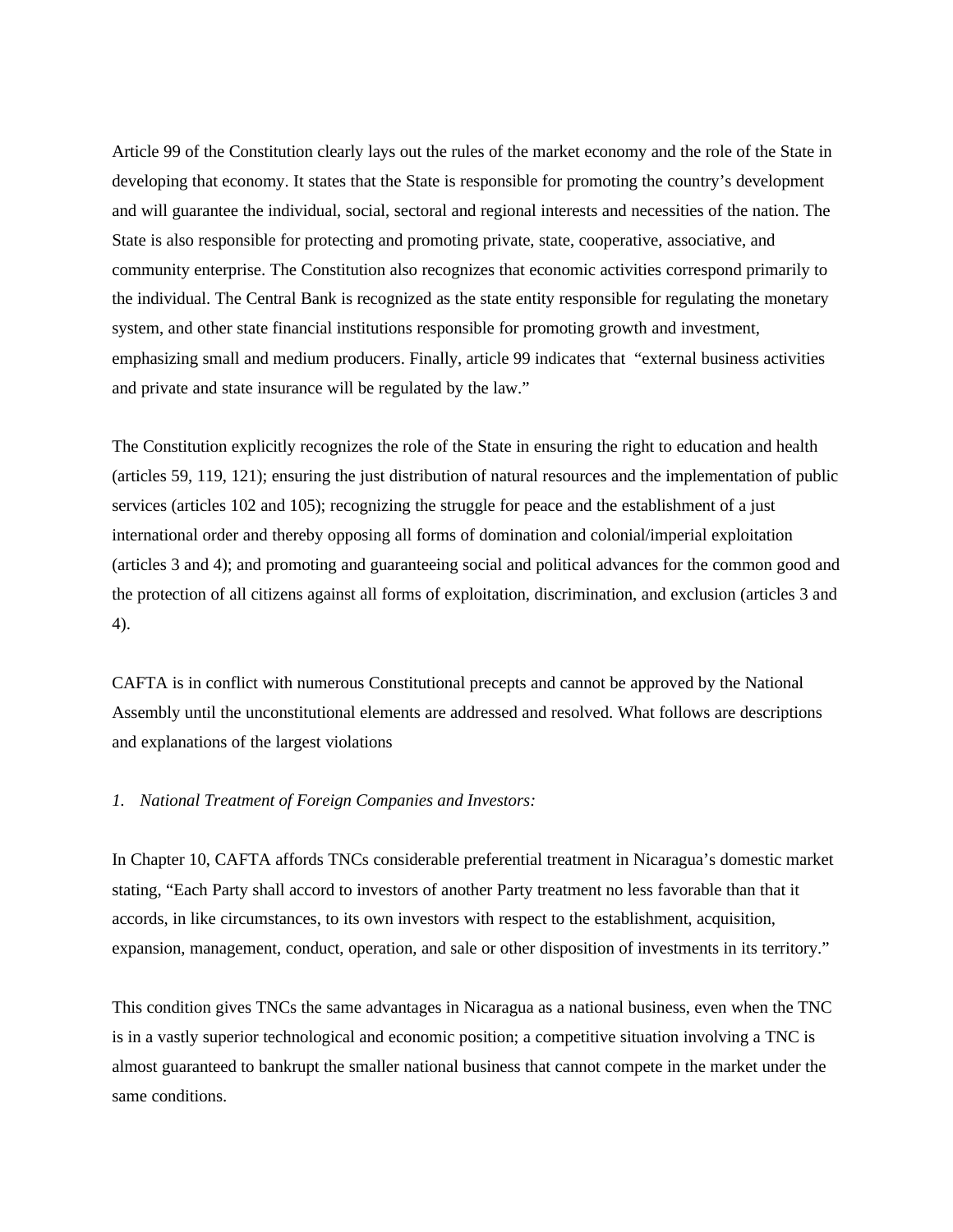Nicaragua's inclusion in the HIPC initiative indicates that a national business cannot compete against a U.S. company under equal conditions. National treatment for TNCs, then, is clearly a form of economic domination, as well as a violation of the right of Nicaraguans to free private enterprise, granting foreign businesses advantages on top of the rights of citizens, without regard for their well-being (article 3).

Article 98 of the Constitution states "The principal function of the State in the economy is to develop the country, overcoming backwardness and harmful dependencies, improve living conditions and realize a more just distribution of wealth." CAFTA, in imposing the following regulations, clearly does not allow the State to comply with this function or address other related responsibilities detailed in article 99 of the Constitution:

# CAFTA Article 10.9: Performance Requirements

1. No Party may impose or enforce any of the following requirements, or enforce any commitment or undertaking, in connection with the establishment, acquisition, expansion, management, conduct, operation, or sale or other disposition of an investment of an investor of a Party or of a non-Party in its territory:

(a) to export a given level or percentage of goods or services;

(b) to achieve a given level or percentage of domestic content;

(c) to purchase, use, or accord a preference to goods produced in its territory, or to purchase goods from persons in its territory;

(d) to relate in any way the volume or value of imports to the volume or value of exports or to the amount of foreign exchange inflows associated with such investment;

(e) to restrict sales of goods or services in its territory that such investment produces or supplies by relating such sales in any way to the volume or value of its exports or foreign exchange earnings;

(f) to transfer a particular technology, a production process, or other proprietary knowledge to a person in its territory

*2. Submit before Supranational Tribunals Conflicts that might be Provoked between Foreign Companies Based in Nicaragua and Public Administration Regulations, Legal Tribunals, or National Interests*

CAFTA includes mechanisms for resolving disputes between TNCs and national corporations, civil service organizations, or judicial powers when they affect the interests of a foreign investor. The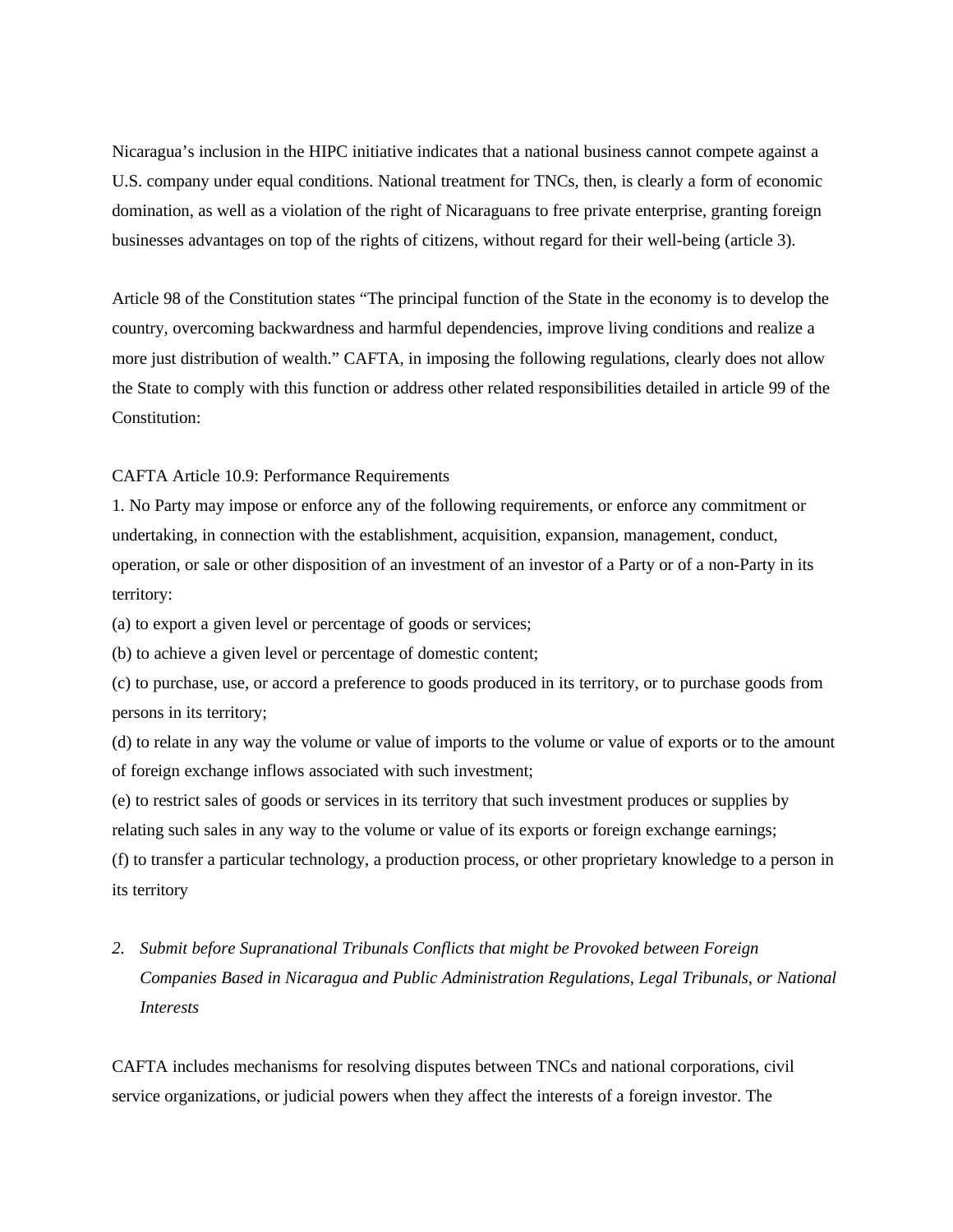advantages a TNC has in an arbitration tribunal are obvious: 1.) arbitration requires a significant amount of money to conduct; 2.) TNCs have more extensive knowledge of the tribunal process; 3.) TNCs are better able to manipulate the outcome of a tribunal (given the influence of money). According to CAFTA regulations, only a government can be brought to a tribunal by a corporation, not vice versa, because it is the government that is a party to CAFTA; CAFTA is an agreement between states, not an agreement between states and corporations or investors.

These mechanisms are a threat against national sovereignty: internal events will be resolved outside the country in an unknown jurisdiction separate from the country's recognized national tribunals. The Nicaraguan Constitution clearly establishes the jurisdiction of its courts (article 34); removing anyone from their "competent judge," i.e., judgement before an international tribunal, is a violation of the Constitution. Nicaragua's constitution also states that for *internal* affairs, which would include a conflict with a foreign corporation in Nicaraguan territory, it recognizes the validity of only national and military tribunals (article 159); it is not, therefore, Constitutionally bound to recognize the authority of any international tribunal proposed by CAFTA.

Ratification of an international agreement indicates that that agreement is being integrated as part of the national law. Therefore, any conflict regarding its internal application should be resolved in a national court, as detailed in article 159 of Nicaragua's Constitution. CAFTA, however, includes the establishment of a separate commission (article 19.1) to address CAFTA-related issues within the country. This commission is responsible for

- supervising the implementation of the agreement
- overseeing the further elaboration of the agreement
- seeking to resolve disputes that may arise regarding the interpretation or application of the agreement
- considering any other matter that may affect the operation of the agreement

The commission is also authorized to "modify in fulfillment of the Agreement's objectives and issue interpretations of the provisions of this Agreement."

CAFTA's creation of a Free Trade Commission to resolve these issues is also a violation of the Constitution, as it steps on the toes, so to speak, of the justice department and the National Assembly, which, among other things, is solely responsible for interpreting the law.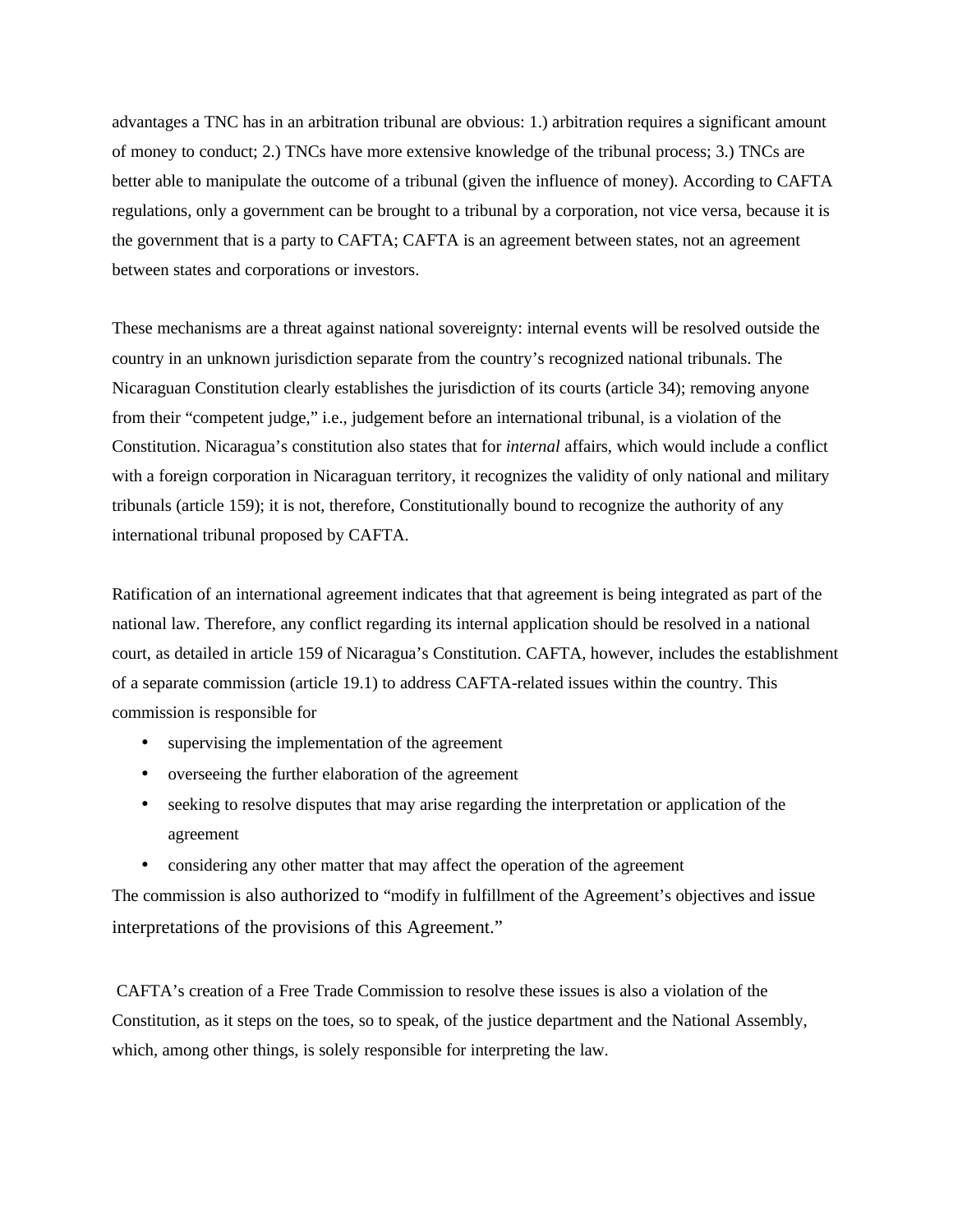### *3. Access to the Market: Tariff Reduction*

The timetable established by CAFTA for the reduction of tariffs brings up two significant points. First, the products that maintain protective tariffs are those controlled by large economic groups with influential political power; small and medium producers are left out. Second, the tariff reductions mean that the State will stop receiving revenue from the importation of products for which tariffs have been reduced or eliminated. The reduction in public revenue will have to be compensated for with increased taxation. These outcomes violate several Constitutional precepts, including the guarantee of equality, specifically equal protection, under the law and the stipulation that foreigners cannot interfere in the internal politics of the country (article 27).

#### *4. Government Procurement*

The activities that fall under "government procurement," according to CAFTA, are extensive ("applies to any measure adopted or maintained by a Party or an entity listed in Annex 9.1, relating to procurement by any contractual means, including purchase and rental or lease, with or without an option to buy, buildoperate-transfer contracts, and public works concession contracts"), and CAFTA's government procurement regulations impose unconstitutional limitations on the State, which is solely responsible for acquisition of goods and services.

Annex 9.1 (Parties and entities included in the procurement rules) includes 56 Nicaraguan municipalities whose local governments were not consulted about the agreement and who are guaranteed by the Constitution financial and administrative autonomy (article 177). This annex also indicates that Universities are bound by the procurement rules for purchases made with State funds, despite the fact that article 125 of the Constitution indicates that Universities also enjoy financial, organizational and administrative freedom.

CAFTA also imposes conditions for the purchase of public goods and services, stating in chapter 9 that public purchases cannot discriminate against TNCs. This severely limits the State's ability to comply with article 98 of Nicaragua's Constitution, which indicates that the primary role of the State is to develop the country materially and "overcome backwardness and harmful dependencies." Purchasing goods and contracting for services from TNCs rather than small and medium national companies will not contribute to the material development of the country or reduce "harmful dependencies."